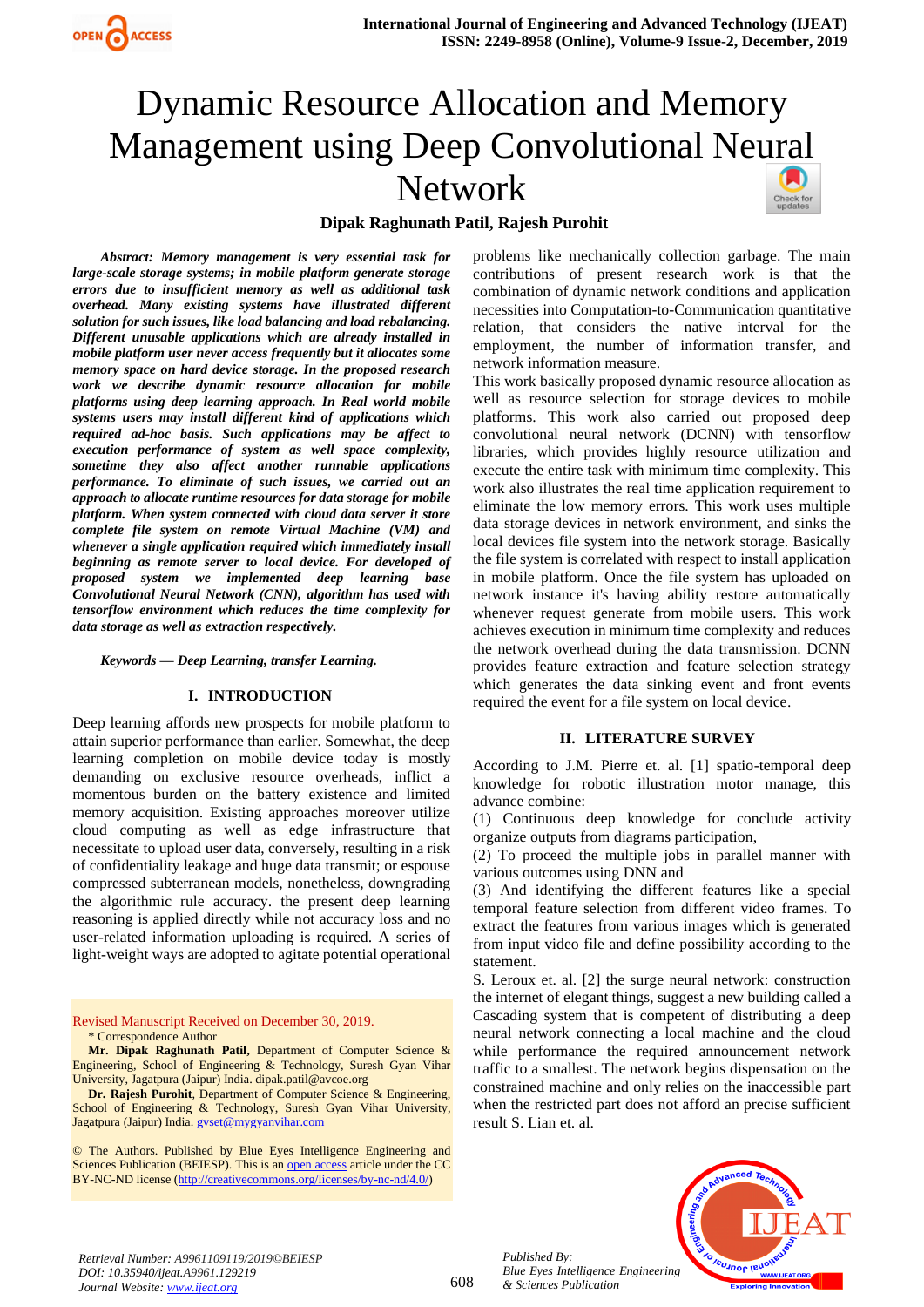[3] Dadu: boosting the Inverse kinematics for High-DOF rRobots, proposed a new equivalent approach for automatic decision making system. System proposed new parallel algorithm called as Quick-IK, according to Jacobian transpose technique. Quick-IK reduce the time complexity as well as number of iterations around 95% then other evolutionary algorithms. It provides boosting to energy with the help of acceleration of hardware as well as resources. The proposed Quick-IK algorithm can be able to solve the problem within 12th milliseconds with degree 100 manipulator. The implementation has done with this system on High Performance Computing (HPC) as well as GPU's respectively.Quick-IK achieve higher energy implementation on HPC on environment.

J. Baek et. al. [4] landscape understanding networks for independent driving based on approximately examination monitoring system, this approach also proposed a new end-to-end resolution for delimiting the safe passable area for every edge by means of recognizing the neighboring obstacle in each way from the dynamic vehicle, we use this technique to estimate the detachment to the nearest obstacles and we integrate it into a integrated end to-end architecture proficient of joint object recognition, curb detection and safe passable area detection.

P. E. Sarlin et. al. [5] Leveraging deep visual descriptors for hierarchical efficient localization, system recommend leveraging new progress in deep learning to carried out an proficient hierarchical localization. We initial restrict at the map intensity using learned image-wide global information as well as metadata, and consequently estimation a accurate pose from 2D-3D contest computed in the contender places only. This confine the local investigate and thus allows to proficiently exploiting considerable non-binary descriptors typically dismissed on resource-constrained campaign.

J. Kaster et. Al. [6] Convolutional Neural Networks (CNN) on small un- manned aerial systems, review together hardware and convolutional neural network for small unmanaged arial system. Basically it proposed a data and coding approach during the feature extraction and how it selects best feature with the help of various convolutions. System also described it contains some feature selection as well as extraction strategies with classification approaches. Adom [5,9,11] is the inbuilt Optimization algorithm which entire execution. In conclusion of the research it can applicable for small system where we need automation in real time environment..

L. Cavigelli et. Al. [7] CBinfer: This work basically propose runtime video data capturing from video streaming. This technique has illustrated in [4] and [6]. System creates the multiple video files from video surveillance system and detects the objects in respective frames. System also focus on object movement and detect the anomaly from streaming data..

P. Viola et al. [8] present a approach for helping drivers This approach basically proposed face detection using various feature selection, it is an real time application which captures 15 frames in a second and proceed using deep learning without storing a single object. The time series data has collected with 2-3 seconds and extract heterogeneous features from individual frames. According to supervised learning system already built the train model for respective registered users and classify detection strategy in test module. The system provides accuracy around 90% for a training as well as pre-trained module .

P.S. Paolucci Power et. al. [9] power and momentum of embedded and attendant multi-cores applied to distributed replication of spiking neural networks (NN): arm in n-vidia tegra vs intel xeon quad-cores. This diminutive note regards a association of immediate power, total energy expenditure, effecting time and vigorous cost per synaptic event of a spiking neural network simulator dispersed on MPI processes when perform either on an embedded proposal or a server stage.

L. Cai et. Al. et. al. [10] TEA-DNN: the mission for Time as well as Energy-Accuracy with the help of co-optimized Deep Convolutional Neural Networks (DCNN). This approach provides multi objective data classification using various feature selection technique, this system can be able to work on various kind of data set like structured, semi-structured and unstructured respectively. This work also carried out the strategy of reduces the time, energy and cost during the job execution, which provides efficient time management and Hardware resource utilization in distributed environment. Basically this work also propose a model to utilization maximum bandwidth and Hardware resources using deep learning in entire execution.

| already provide in deep learning libraries has used in this |                |      |                                                   |                                                |  |  |  |
|-------------------------------------------------------------|----------------|------|---------------------------------------------------|------------------------------------------------|--|--|--|
| <b>Techniq</b>                                              | <b>Author</b>  | Year | <b>Advantages</b>                                 | <b>Disadvantages</b>                           |  |  |  |
| ue                                                          |                |      |                                                   |                                                |  |  |  |
| <b>YOLO</b>                                                 | Redmon J et.   | 2016 | It is too much faster than other NN               | System not able to detect multiple objects     |  |  |  |
| $[11]$                                                      | al.            |      | algorithm even RCNN                               | on same grid, it unable to identify small size |  |  |  |
|                                                             |                |      |                                                   | objects/                                       |  |  |  |
| <b>SSD</b>                                                  | Liu W et. al.  | 2016 | Faster than faster RCNN Works well for            | algorithm cant able to<br>The<br>extract       |  |  |  |
| $[12]$                                                      |                |      | bigger objects, and ability to large data         | heterogeneous or multiple feature from         |  |  |  |
|                                                             |                |      | processing                                        | given input objects.                           |  |  |  |
| <b>RFCN</b>                                                 | Dai J et. al.  | 2016 | Reduce time complexity than existing              | Need more computation resources                |  |  |  |
| $[13]$                                                      |                |      | algorithms.                                       |                                                |  |  |  |
|                                                             |                |      | Highest<br>for<br>all<br>kind<br>accuracy<br>- of |                                                |  |  |  |
|                                                             |                |      | unstructured dataset.                             |                                                |  |  |  |
| <b>FPN</b>                                                  | Lin T. et. al. | 2017 | Rich semantics in all levels                      | Eliminate the top-down connection and          |  |  |  |
| $[14]$                                                      |                |      |                                                   | reduce accuracy                                |  |  |  |

609

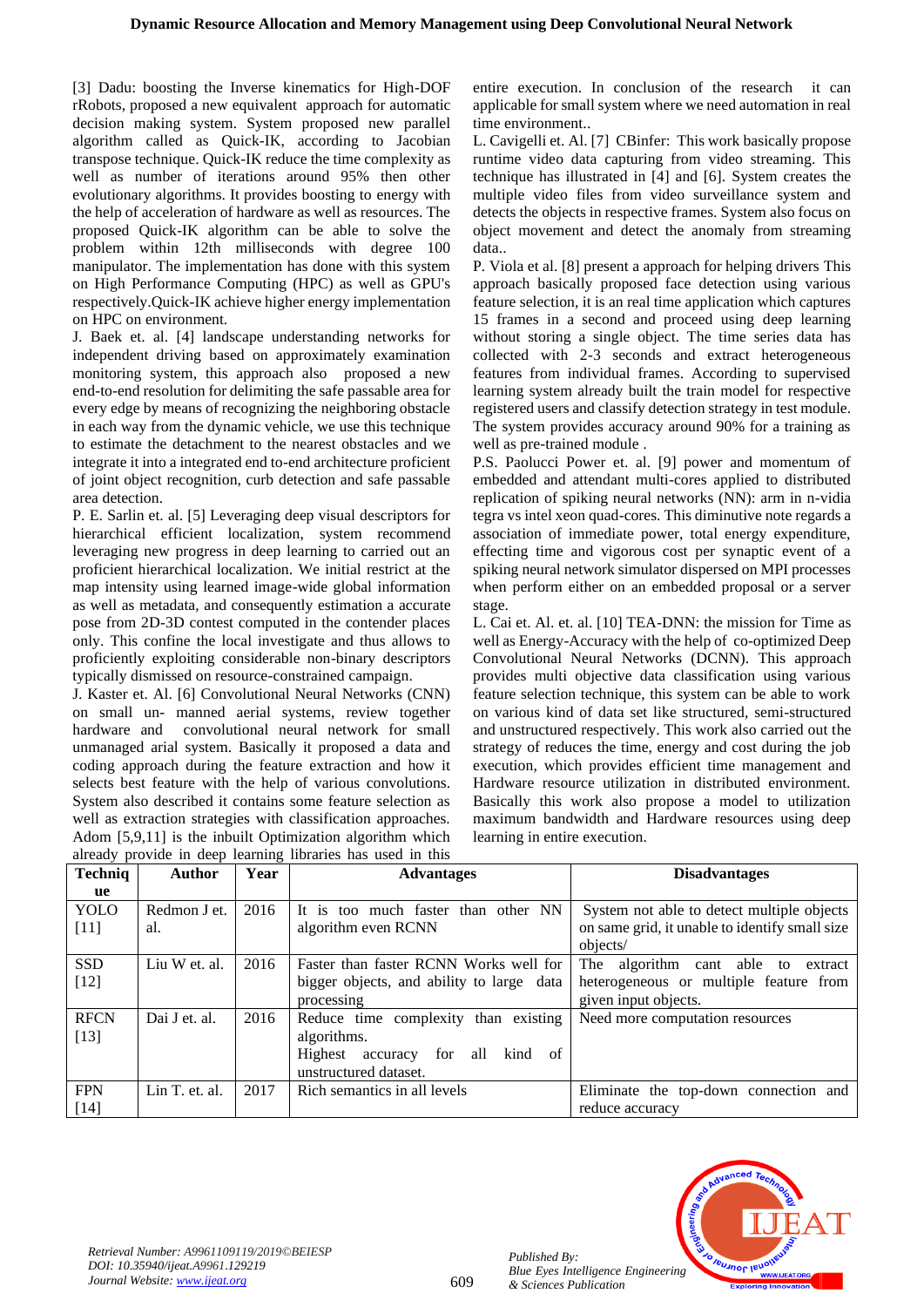

| DeNet<br>$[15]$ | Tychsen<br>Smith L et. | 2017 | Background Knowledge not required and for evaluating base network | Very faster than RCNN Predefined   More time required to generate the features |
|-----------------|------------------------|------|-------------------------------------------------------------------|--------------------------------------------------------------------------------|
|                 | -al.                   |      | during classification                                             |                                                                                |

# **III. SYSTEM ARCHITECTURE**





The above figure 1 shows proposed system architecture which works for dynamic resource allocation and memory management for mobile platform. System deals with deep learning approach to achieve highest accuracy during the execution. System continuously communicates data centers whenever it need to upgrade the local storage with network storage. The system has train based on available storage of mobile devices, the training phase as done with the combination of NLP and Deep Learning algorithms. This is give assurance which eliminates the storage overhead of local device which improves the performance as well as accuracy respectively. We define machine learning based scheduling technique for mobile offloading schedulers. After investigating the outcome scheduler investigation of available storage system uses tensorflow library for processing the data which reduce the entire time.

We used convolutional neural network algorithm for online scheduling of proposed system. It provides advantages then classical fare schedulers and how system improves the job scheduling time complexity. In current scenario we have multiple remote data service to use as a storage and specify the computing capacity using algorithm strategy. The proposal scheduler not only take a data upload on data service as well as offloading data scheduling but also local execution respectively. The basic advantage of proposed system which provides maximum utilization of storage devices in mobile computing, in Big Data platform many systems has facing storage issue. Using propose approach system can eliminate such gaps with the help of online as well as offline data scheduling. Different inbuilt libraries has used in deep learning framework like tensorflow, caffe, keras etc.

# **IV. ALGORITHMS**

#### **4. Deep Convolutional Neural Network (DCNN)**

**Input :** Training Rules Tr[], Test Instances Ts[], Threshold T.

**Output** : Weight w=0.0

**Step 1 :** Read each test instance from (TsInstnace from Ts) **Step 2 :** 

**Step 3 :** Read each train instance from (TrInstnace from Tr)

**Step 4 :** 

**Step 5 :** *w = WeightCalc(TsIns, TrIns)*

**Step 6 :** if  $(w \ge T)$ 

**Step 7 :** Forward feed layer to input layer for encoding  $layer[] \leftarrow \{Tsf, w\}$ 

Step 8 : optimized next hidden layer weight, Cweigt  $\leftarrow$ encodingLayer[0]

**Step 9 :** Return Cweight

In the proposed system we illustrates deep learning base CNN, mainly the system includes two different sections like training and testing respectively. The training phase consists in the initial process has done with Natural Language Processing (NLP) which is used to extract the best feature The entire processing known as data preprocessing and data normalization. The system having ability to work like a supervised learning as well as unsupervised learning, in a first section of execution we introduced feature extraction based on various data attributes and trained the module based on current features. Similarly system deals with testing phase which is basically used for training rules to generate the final outcome. The entire storage platform has used as a input data set for propose system. According to the background knowledge of system we define some strategies to upload current storage load into the network data storage. The input parameters and classify by Deep learning algorithms and generate the possibility based on scheduler to store current application data into the web server.

In the second phase we define auto renewal application according to users need. The application is or entire file system which is already uploaded on web server, system automatically create local instance on respective device. This statement will prove, end user can use all the application based on ad-hoc basis whenever it required. Once entire processing has completed system create dynamically confusion matrix evaluation for different experimental analyses.

## **V. RESULTS ANALYSS**

The system implementation has done in open source base Python platform, python 3.7 version has used on android as well as windows environment. TensorFlow Core r2.0 has used for propose implementation.

The mobile platform is considered for evaluate the performance of system. The DCNN algorithms has used for to achieve the best performance of system.

Below figure and figure 3 illustrates the performance of proposed system viz time for data processing and upload as well as data restore from web server.



*Retrieval Number: A9961109119/2019©BEIESP DOI: 10.35940/ijeat.A9961.129219 Journal Website[: www.ijeat.org](http://www.ijeat.org/)*

*Published By:*

*& Sciences Publication*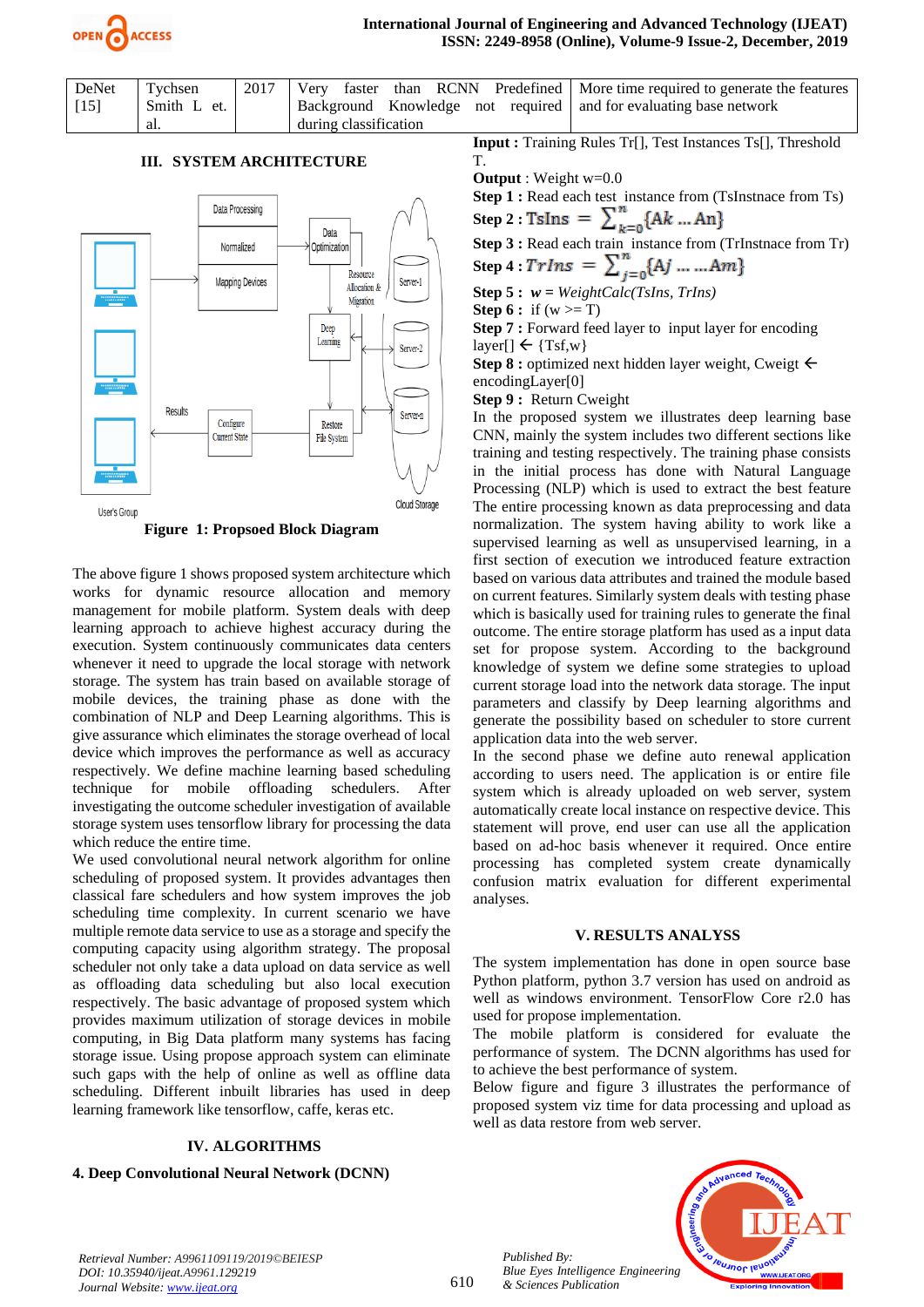

**Figure 2 : Time required for data preprocessing and normalization using tensorflow with proposed machine learning algorithm**

The above figure 2 shows time required to proposed local file systems with different storage scenario. Time has defined in seconds for process data like 1 GB to 10 GB respectively. This experiment shows whenever data size should be increased it will take more time for given process.



**Figure 3 : Time required for data upload and data restoring using tensorflow with proposed machine learning algorithm**

The above figure 3 carried out time required for upload data on web server as well as restore in local device respectively. Time has defined in seconds for process data like 1 GB to 10 GB respectively. This experiment shows sometime data upload and download time complexity may be affect according to available resources and internet speed.

## **VI.CONCLUSION**

Basically system illustrates huge deep learning models which is basically provides high accuracy to system, but sometime generate large data overload problem due to hardware resource availability. The proposed CNN based tensoflow provides fast execution over the large data. The feature extraction phase eliminate redundant data processing problem which basically overcome on high time complexity. It also useful for real time applications to achieve the resource matchmaking. System also provides automatic resource management using resource matchmaking approach like right job to right VM, which eliminate allocation time as well as data leakage issues. The system proposed provides dynamic data storage destruction for local devices. The data offloading from current file system upload it into the virtual web servers. The proposed statement also reflects the application can be automatically install on local device whenever it requires to end user. The entire file system has been extracted from web server and automatically install into the device. Some time system can be generate high time complexity issue due to network availability.

## **REFERENCES**

- 1. J.M. Pierre , Spatio-temporal deep learning for robotic visuomotor control, in: 2018 4th International Conference on Control, Automation and Robotics (ICCAR), IEEE, 2018, pp. 94–103 .
- 2. S. Leroux , S. Bohez , E. De Coninck , T. Verbelen , B. Vankeirsbilck , P. Simoens , B. Dhoedt , The cascading neural network: building the internet of smart things, Knowl. Inf. Syst. 52 (3) (2017) 791–814 .
- 3. S. Lian , Y. Han , Y. Wang , Y. Bao , H. Xiao , X. Li , N. Sun , Dadu: accelerating Inverse kinematics for High-DOF rRobots, in: Design Automation Conference (DAC), 2017, pp. 1–6 .

*Retrieval Number: A9961109119/2019©BEIESP DOI: 10.35940/ijeat.A9961.129219 Journal Website[: www.ijeat.org](http://www.ijeat.org/)*

- 4. J. Baek, I.V. Chelu, L. Iordache, V. Paunescu, H. Ryu, A. Ghiuta, A. Petreanu, Y. Soh, A. Leica, B. Jeon, Scene understanding networks for autonomous driving based on around view monitoring system, 2018 arXiv: 1805.07029 .
- 5. P.-E. Sarlin, F. Debraine, M. Dymczyk, R. Siegwart, C. Cadena, Leveraging deep visual descriptors for hierarchical efficient localization, 2018 arXiv: 1809.01019 .
- 6. J. Kaster , J. Patrick , H.S. Clouse , Convolutional neural networks on small un- manned aerial systems, in: Aerospace and Electronics Conference (NAECON), 2017 IEEE National, IEEE, 2017, pp. 149–154 .
- 7. L. Cavigelli , P. Degen , L. Benini , CBinfer: change-based inference for convolutional neural networks on video data, in: International Conference on Distributed Smart Cameras, 2017, pp. 1–8 .
- 8. P. Viola , M. Jones , Rapid object detection using a boosted cascade of simple features, in: Conference on Computer Vision and Pattern Recognition, 2001 .
- 9. P.S. Paolucci, R. Ammendola, A. Biagioni, O. Frezza, F.L. Cicero, A. Lonardo, M. Martinelli, E. Pastorelli, F. Simula, P. Vicini, Power, energy and speed of em- bedded and server multi-cores applied to distributed simulation of spiking neural networks: arm in nvidia tegra vs intel xeon quad-cores, 2015 arXiv: 1505.03015 .
- 10. L. Cai, A.-M. Barneche, A. Herbout, C.S. Foo, J. Lin, V.R. Chandrasekhar, M.M. Sabry, TEA-DNN: the quest for Time-Energy-Accuracy co-optimized deep neu-ral networks, 2018 arXiv: 1811.12065.
- 11. Redmon, J., Divvala, S., Girshick, R. and Farhadi, A., 2016. You only look once: Unified, real-time object detection. In Proceedings of the IEEE conference on computer vision and pattern recognition (pp. 779-788).
- 12. Liu, W., Anguelov, D., Erhan, D., Szegedy, C., Reed, S., Fu, C.Y. and Berg, A.C., 2016, October. Ssd: Single shot multibox detector. In European conference on computer vision (pp. 21-37). Springer, Cham.
- 13. Dai, J., Li, Y., He, K. and Sun, J., 2016. R-fcn: Object detection via region-based fully convolutional networks. In Advances in neural information processing systems (pp. 379-387). [14] Lin, T.Y., Dollár, P., Girshick, R., He, K., Hariharan, B. and Belongie, S., 2017. Feature pyramid networks for object detection. In Proceedings of the IEEE Conference on Computer Vision and Pattern Recognition (pp. 2117-2125). [15] Tychsen-Smith, L. and Petersson, L., 2017. Denet: Scalable realtime object detection with directed sparse sampling. In Proceedings of the IEEE International Conference on Computer Vision (pp. 428-436).



*Published By: Blue Eyes Intelligence Engineering & Sciences Publication*